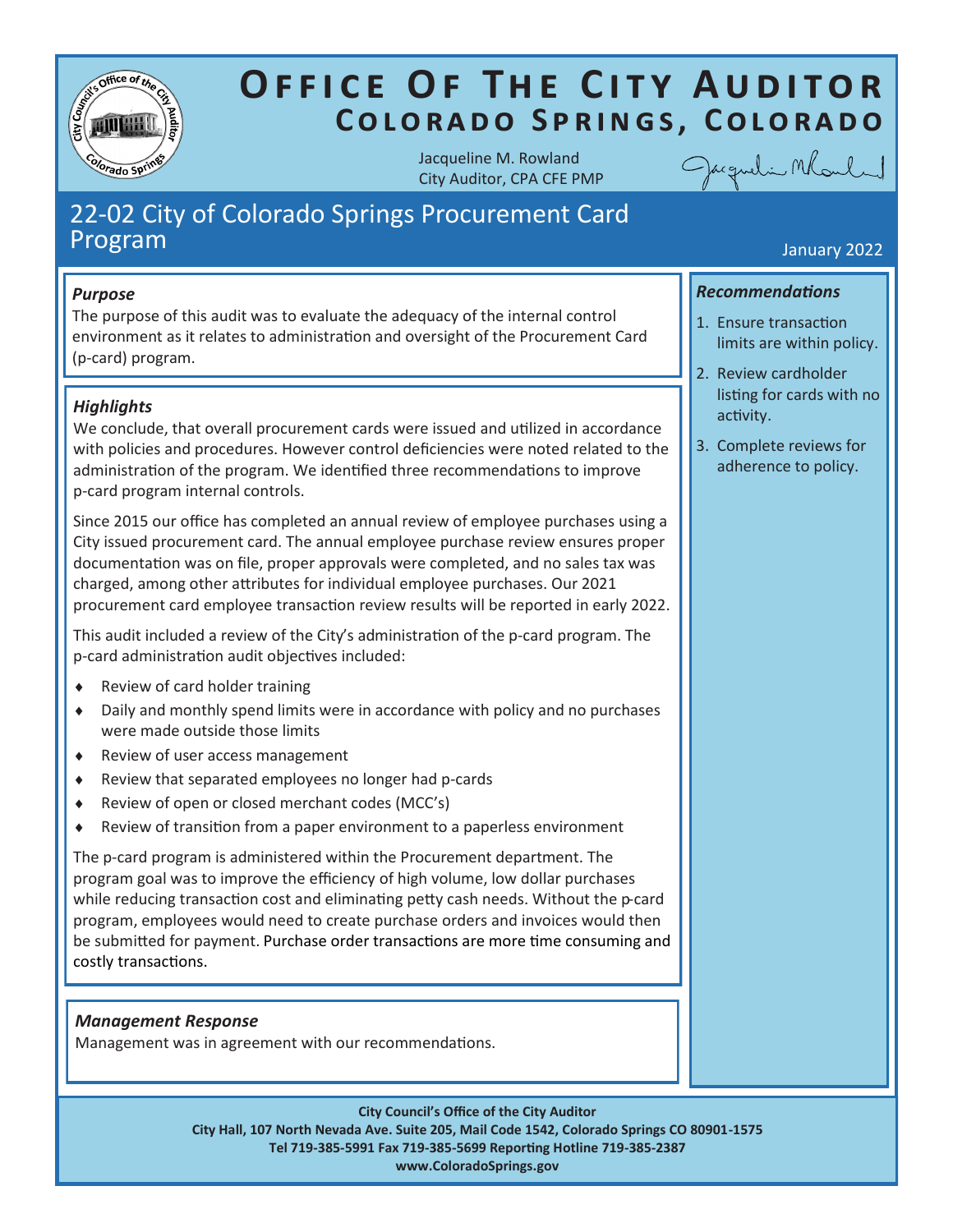# **22-02 City of Colorado Springs Procurement Card Program**

During 2019 the Procurement department decided to move the program from a paper environment to a paperless environment hosted by the procurement card vendor. During the paper to paperless transition period the primary p-card administrator resigned their position impacting the transition.

A new administrator was selected from within the Procurement department and a plan was created to have the transition completed by December 31, 2021. However, the Auditor's office observed the vendor was not responsive to Procurement staff requests for service negatively impacting internal controls over the program. Lack of vendor responsiveness has also delayed the paperless transition of more complex department users. p-card administrators plan to issue a request for proposal (RFP) with a plan to award a new p-card contract by late 2022.

Cardholders were required to complete training and managers were required to complete an application prior to employee p-card issuance. P-card administration was able to customize each card as it relates to daily and monthly spend limits and allowable merchant codes.

At the time of our review, cardholders were required to maintain all receipts and invoices for purchases made using their p-card. On a monthly basis cardholders and managers were required to review and approve all purchases made to ensure the charge was appropriate for City business and within policy and guidance.

Certain employees outside of the Procurement department were provided with authority to change daily and monthly limits, open or close MCC codes, and unlock cards. Procurement department p-card administrators reviewed all system changes on a monthly basis to ensure changes were appropriate and within policy. Administrators also review a listing of separated employees to ensure cards were properly closed.

We reviewed the 12 month period September 1, 2020 through August 31, 2021. During this period 29,397 transactions accounted for \$9,228,899.01 in purchases. At September 1, 2021 there were 713 active cardholders.



Over the 5 year period the number of transactions have been approximately 30,000 or greater. The amount spent during the period showed a decrease during 2020 and is showing an upward trend through 2021.



Thank you to p-card administration for supporting the audit especially during a time of transition and when a vendor is not providing support.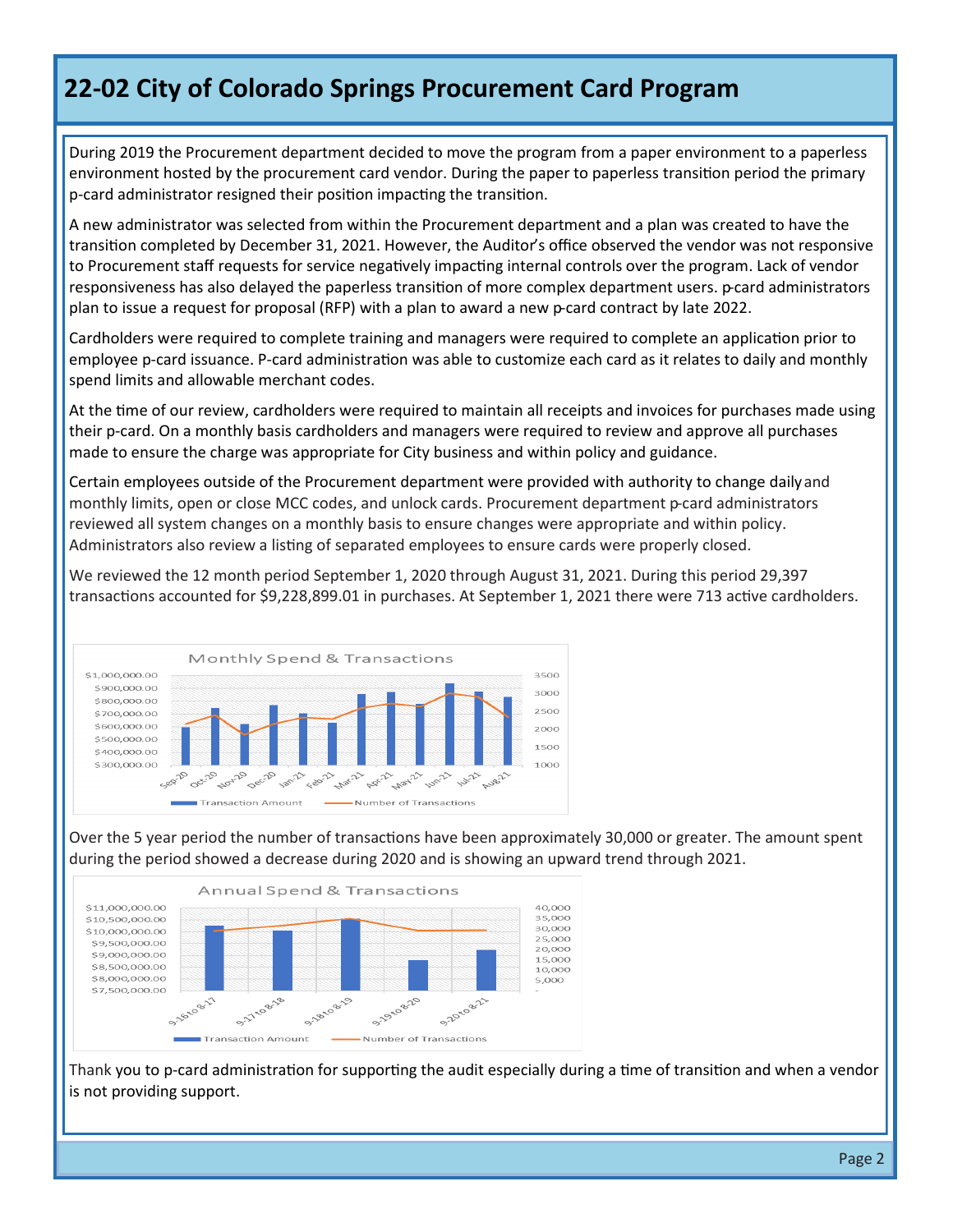# **22-02 City of Colorado Springs Procurement Card Program**

### *Observation 1*

Controls were not sufficient to ensure employee purchase limits were operating within policy.

Procurement card policy provides guidance related to the maximum transaction amount and monthly spend limits per employee card issued. The following transaction and monthly spend limits over the maximum were noted:

- 26 of 713 active cards were found to have larger transaction limits than policy allowed
- 5 of 713 active cards were found to have larger monthly spend limits than policy allowed
- Due to limited vendor support we were not able to determine the procurement card vendor controls for spend limits.

#### *Management Response*

Controls have been implemented to ensure purchase limits adhere to policy.

Future program enhancements include an exception to policy request form to be signed by the requestor and approver documenting the p-card change requested, to include the rationale for an exception, the duration of the exception and the change requested. We anticipate deploying this enhancement by January 31, 2022.

#### *Observation 2*

Cardholders fees included a monthly \$1 charge per cardholder by the p-card vendor. We noted 107 cardholders that did not make a purchase in the 12 month period under review. In addition to the cost associated with an unused card, limiting card issuance to those who need and use the card for City business are best practices, stronger internal controls, and safeguards for fraudulent transactions.

P-card policy did not address card utilization requirements.

#### *Management Response*

We concur with the recommendation. In our review of these findings, we ran two different spend/usage reports, both purporting to identify open accounts with no spend; one resulted in identifying 50 cardholders who had no transactions in 2021 and another resulted in identifying 29 cardholders with no transactions across the same period. The discrepancies in the current vendor's reporting system are a serious cause for concern and one of the reasons Procurement is issuing an RFP for the p-card program.

In the first half of 2022, we will review cardholder requirements with each department. As we will need to issue new p-cards as a result of the RFP process, this will ensure all departments have reviewed whether cards are necessary for each current card-holding employee, and will provide the opportunity to remove all unnecessary and unused p-cards from the system. Our policy update post-RFP will address utilization requirements and will include an annual training and re-approval process for all cardholders, to ensure cardholders, approvers and sub administrators are regularly reviewing department p-card needs. This annual training/re-approval process will be initiated post-RFP, as a future p-card contract may include this functionality, or an ability to link our requirements to their system.

#### *Recommendation*

Implement recurring process controls to review p-card cardholder purchasing authorities are within limits per policy. Identified policy violations should be investigated and corrected.

#### *Recommendation*

Review the cardholder listing on a periodic basis and close cards not being used for a determined period of time. Update policy and p-card training for cardholder usage requirements.